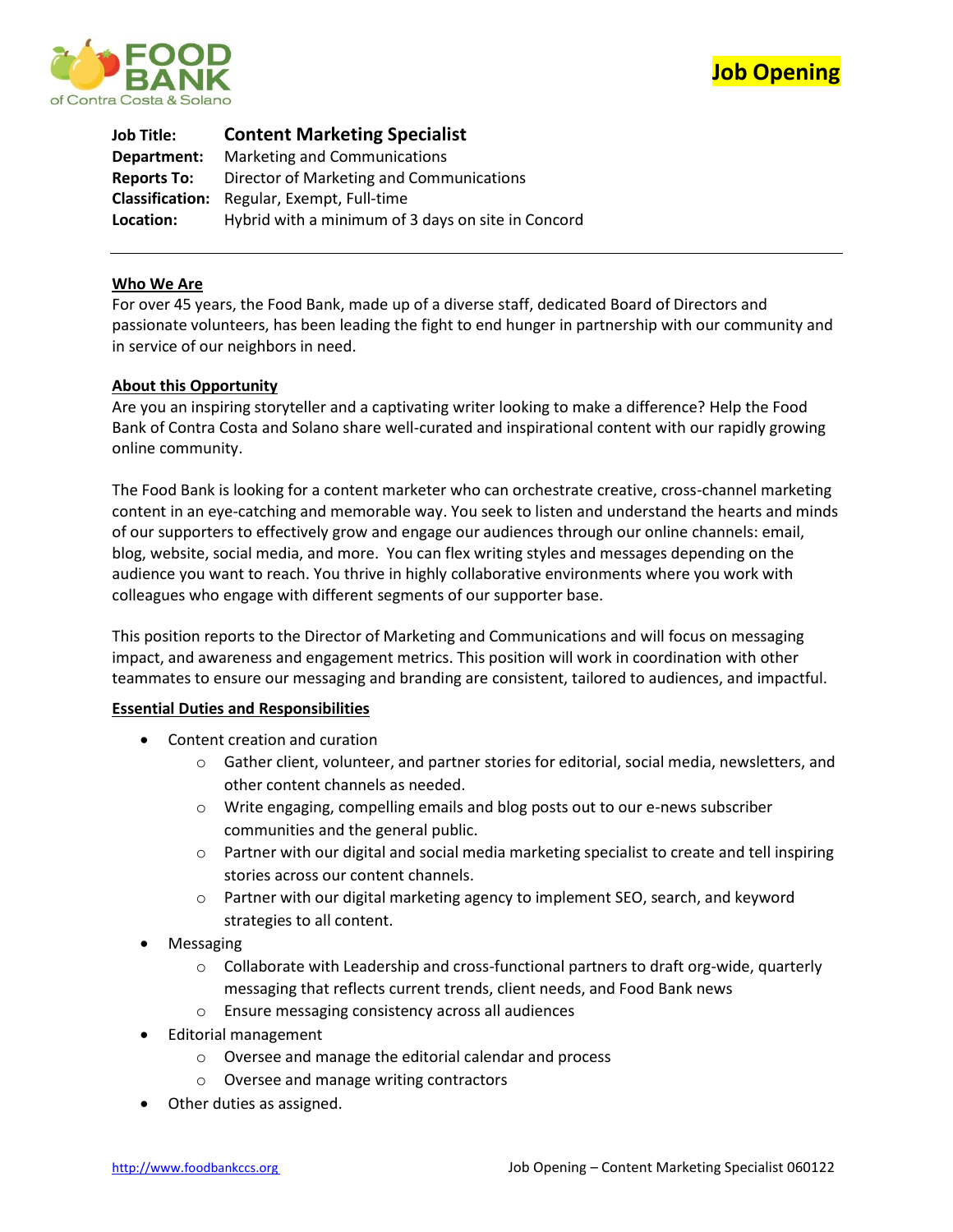



## **Qualifications**

- A sincere a passion for service and dedication to our mission, *leading the fight to end hunger*.
- Bachelor's degree and a minimum of five (5) years of experience in content marketing, email marketing, social media marketing, editorial, and/or writing and editing. An equivalent combination of education and experience will be considered.
- Strong project management skills: ability to prioritize and manage multiple projects at once in a fast paced, deadline-driven collaborative environment with colleagues who oversee different audience segments.
- Demonstrates strong writing skills, including conscientiousness with spelling, grammar, and copy editing.
- General understanding of marketing and communications channels.
- Proficiency with social media platforms including: Facebook, Instagram, LinkedIn, and Twitter.
- Previous experience with content and email platforms, including Grammarly, Salesforce Marketing Cloud Engagement powered by Pardot, a plus, not required.
- Demonstrated proficiency with Microsoft Office Suite required.
- Highly creative, organized, proactive, and reliable.
- Ability to identify and resolve problems in a timely manner and develop alternative solutions.
- Valid California Driver's license and insurance and ability to be covered under the Food Bank's auto insurance policy.

## **COVID Requirements**

As a condition of employment, FBCCS requires all employees to be fully vaccinated against COVID-19, unless approved for a reasonable accommodation based on disability, medical condition, or religious belief that prevents you from being vaccinated. If you are vaccinated, you are required to have received at least one COVID-19 vaccine prior to your first day of employment and to provide proof of full vaccination status within 30 days.

## **Additional Information**

This position is Hybrid with a minimum of 3 days on site in our shared office space in Concord. In instances of a federal, state or locally declared emergency, Food Bank is typically considered an essential service and emergency responder; all of its employees may be called in to perform regular or emergent duties.

#### **Compensation and Benefits**

This is a full-time, exempt position. To ensure internal pay equity, the non-negotiable starting pay for this position is 73,000 annually.

We value our employees' time and efforts. Our commitment to your success is enhanced by our competitive and extensive benefits package including health, dental, and vision, life insurance, flexible spending account, 403(b) employer matching, and paid leave to eligible employees. Plus, we work to maintain the best possible environment for our employees, where people can learn and grow with the organization. We strive to provide an inclusive, collaborative, and creative environment where each person feels encouraged to contribute to our processes, decisions, planning and culture.